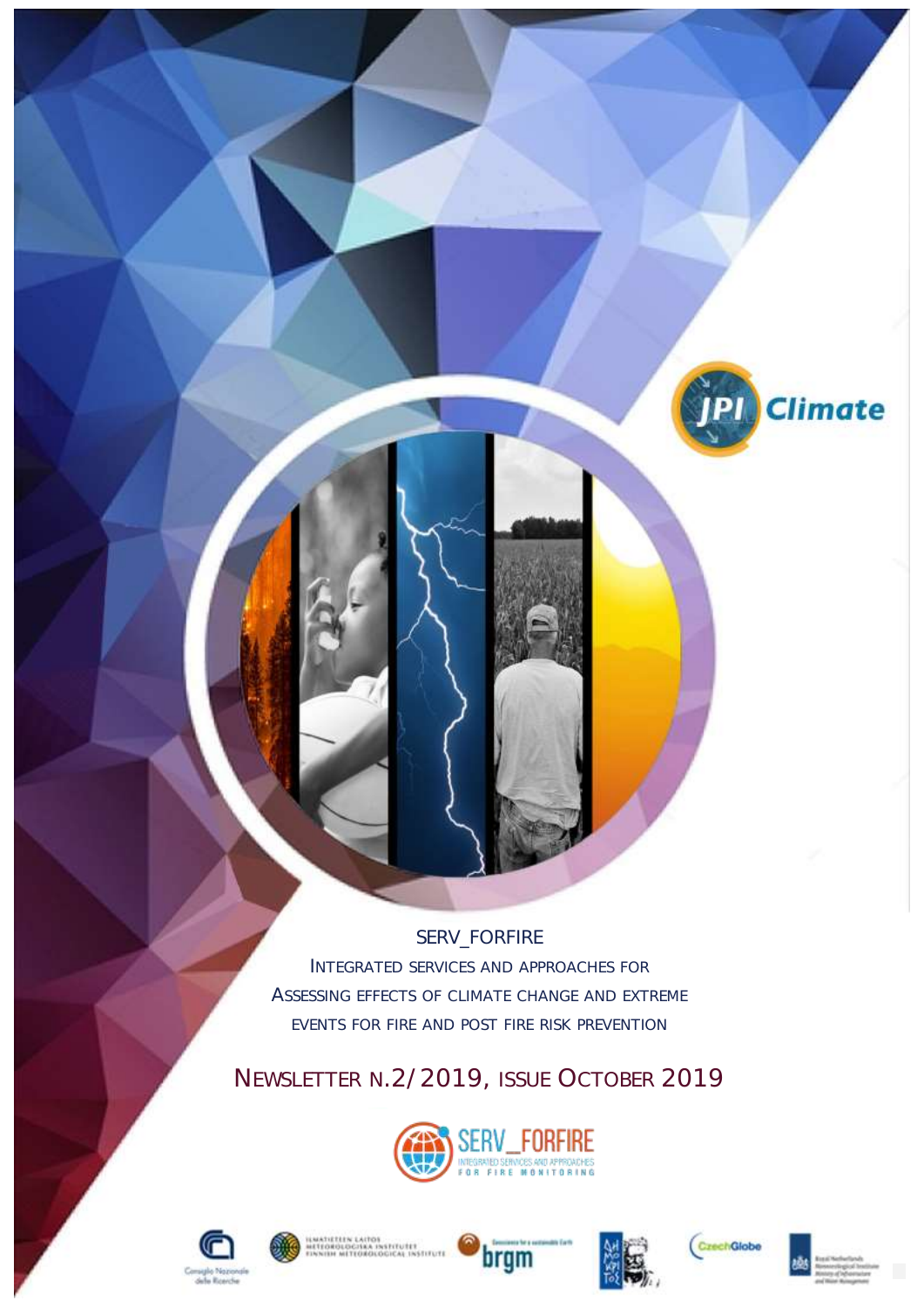An example of follow-up of the second year of SERV\_FORFIRE activities: biomass burning impacts on atmospheric composition (Metaponto Natural Reserve case study)

EARSeL Workshop "Remote sensing of forest fire: Data, science and operational applications" Rome, 3-5 October 2019

Training activities Training on forest fire organized by ESA, EARSEL CNR | ESA ESRIN Frascati 30 Sep-1 Oct 2019

Presentation of SERV\_FORFIRE at the European Researchers' Night Matera (Italy), 27 September 2019

Participation in 4th European Climate Change Adaptation conference – ECCA 2019

Amazzonia fire 2019: notes based on satellite data

ACCEPTED MANUFACTURE MONTOR

The Instituto Nacional de Pesquisas Espaciais (INPE) has expressed interest to be an Associated Partner of SERV\_FORFIRE project

Invitation to the Special Issue "Remote Sensing of Forest Fire: Data, Science and Operational Applications"



2

3

5

6

8









**Climate**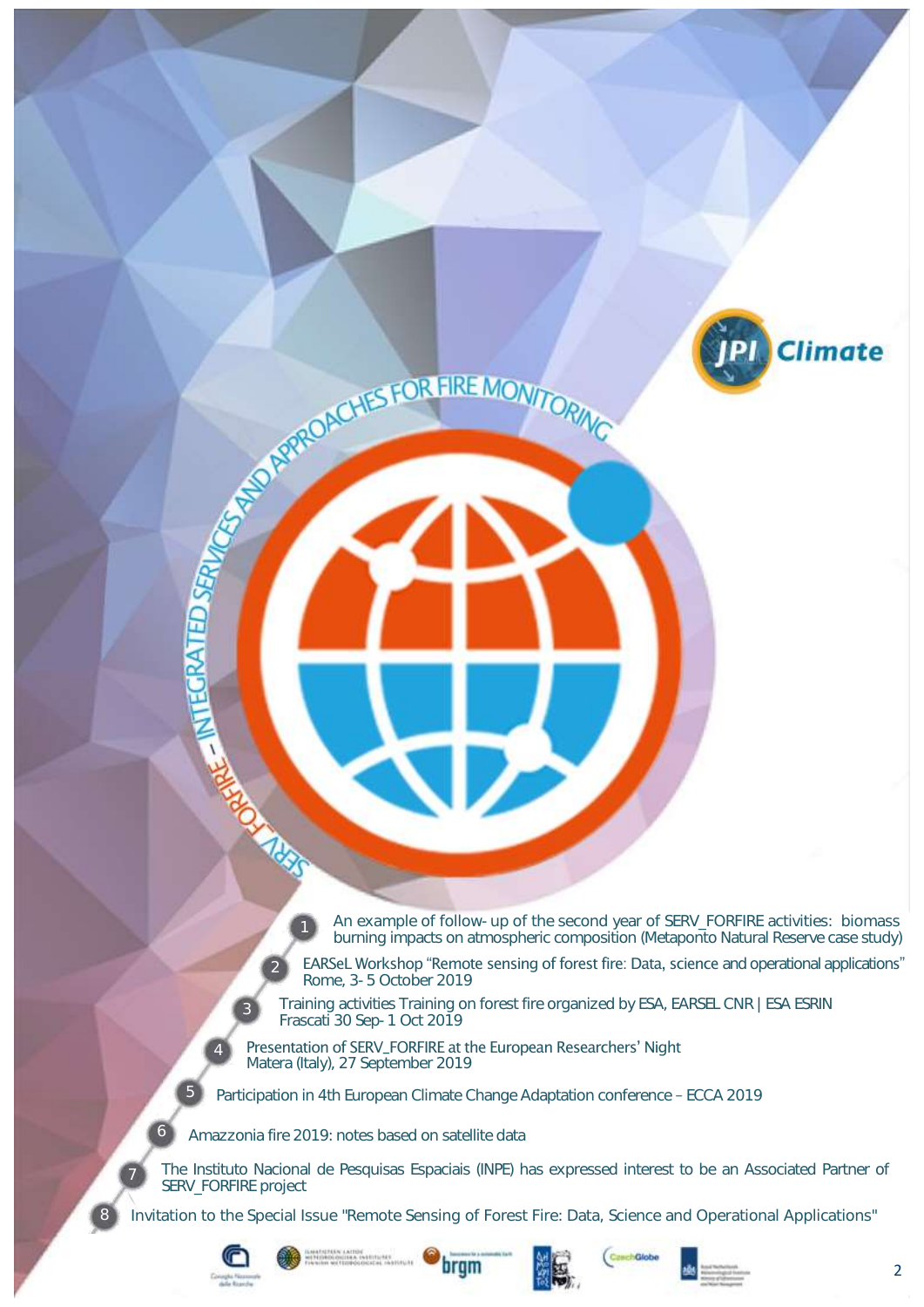



#### **1.Biomass burning impacts on atmospheric composition (Metaponto Natural Reserve case study)**



Figure 1- Study area Metaponto Natural Reserve, Basilicata Region (Italy). Field sampling locations are displayed in red.

August 2019



RET CNR carried out a field sampling campaign at the Metaponto National Reserve (Basilicata Region, South of Italy) in August 2019. The site was selected for both its proneness to fire and its proximity to a burned area, similar in both vegetation and topographic complexity. (Fig. 1). The collected samples are being analysed with the combustion chamber, which continuously quantifies emissions throughout the different phases of a fire (pre-ignition, flaming and smoldering).

The aim is an accurate parameterization of the emission factors of various compounds such as CO2, CO, CH4, particulate matter (PM) and volatile organic compounds (VOCs). Within Serv\_ForFire project, the speciation profile of emission will contribute to the effective quantification of biomass-burning impacts on atmospheric composition.

Figure 2 - Combustion chamber analysis at IRET CNR

### **2.EARSeL Workshop "Remote sensing of forest fire: Data, science and operational applications" Rome, 3-5 October 2019**

Sala Marconi, CNR, Piazzale Aldo Moro 7, 00185 Roma, Italy



The workshop, organized by the European Association of Remote Sensing Laboratories "EARSEL" was held in Rome at CNR headquarter from 3 to 5 October 2019. It was the 12th EARSeL Forest Fires SIG Workshop. It was chaired by Rosa Lasaponara (CNR-IMAA), Lead Principal Investigator of SERV\_FORFIRE project and by Ioannis Gitas, Aristotle University of Thessaloniki,

and has benefited from the presence of all the principal investigators of the project and other well-known experts, who are part of the Workshop's Scientific Committee.

The Workshop topic was the "Remote sensing of fire: Data, science and operational applications". The workshop has brought together experts in remote sensing, forest managers, researchers, local governments and global organizations to address the key strategic issues of fire data science, modelling, management, and monitoring. Among the invited speakers, it is worth noted, Emilio Chuvieco, Professor









3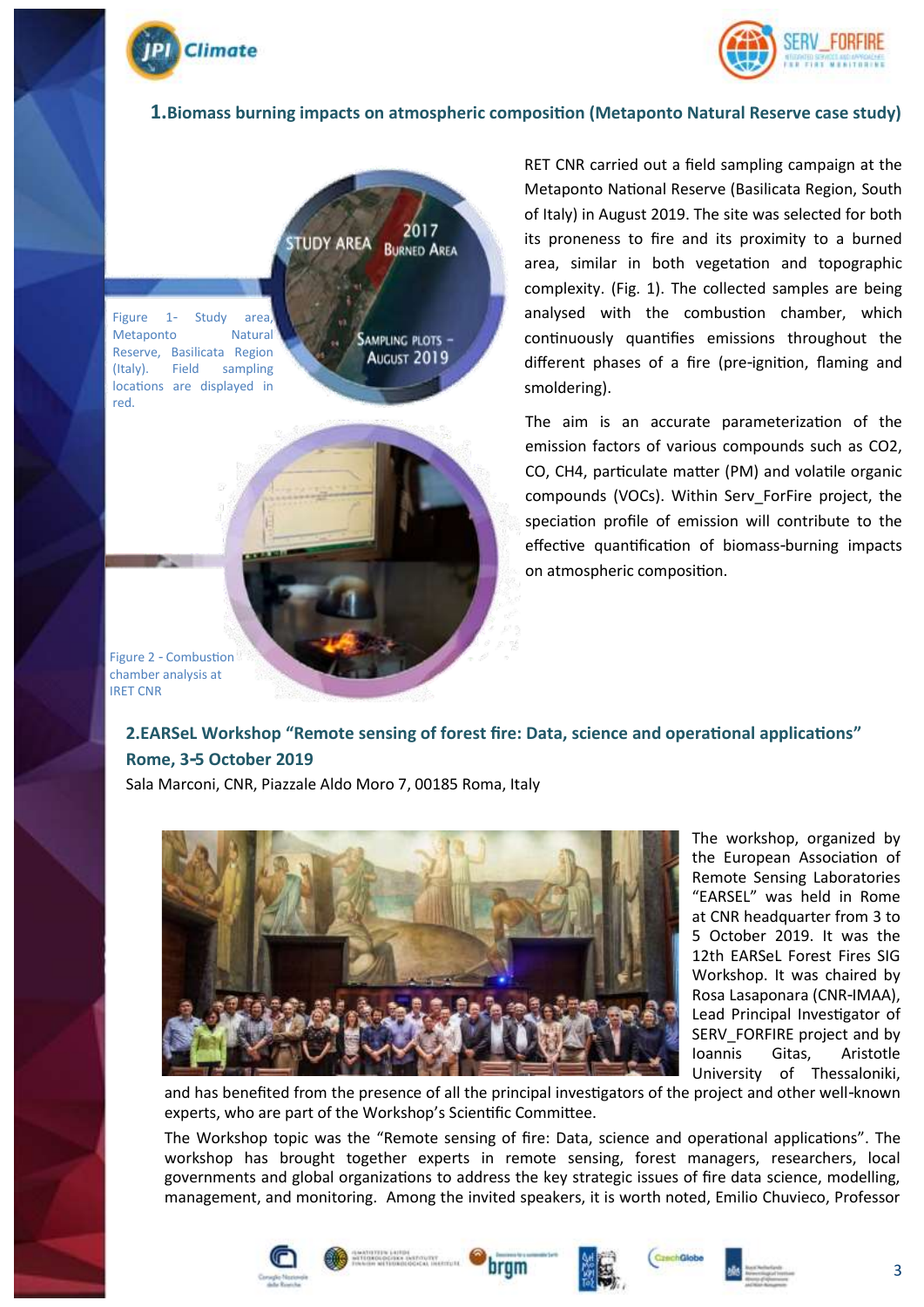



of Geography and director of the Environmental Ethics chair at the University of Alcalá (ES), Antonello Provenzale, Director of the Institute of Geosciences and Earth Resources, CNR (IT) and Jesus S. Miguel, Senior researcher at the European Commission Joint Research Centre.

The thematic session has included presentations and poster on the use of historical archives and data delivered by the most recent satellite missions, employing big data and time-series for:

- Dynamic modelling fire occurrence, fuel structure and fuel moisture models
- Application of image processing techniques and machine learning to support fire management
- Integration of satellite, airborne, and field sensor for wildfire management
- Fire detection and monitoring on multiple scales
- Fire behaviour and fire impacts
- Burned area, severity estimation and ecological impacts,
- Fuel consumption and fuel load estimation
- Laboratory and field studies of fire and post-fire residues
- Fire emissions estimation and air quality monitoring
- wildfire impacts and post-fire treatments.
- Exploitation of Big Earth Data and satellite time-series for fire disturbance monitoring
- Studies on the impact of climate change on forest fires occurrence and severity;
- Contribution of Sentinel missions on forest fire research;
- Improved methods of modelling post-fire vegetation trends;
- Modelling and Monitoring post fire vegetation recovery

SERV FORFIRE project was presented by the contribution "INTEGRATED SERVICES AND APPROACHES FOR ASSESSING EFFECTS OF CLIMATE CHANGE AND EXTREME EVENTS FOR FIRE AND POST FIRE RISK PREVENTION", with the participation of all partner.

Conference website: https://cnrfire2019.eu/#organizers

#### **3.Training on forest fire organized by ESA, EARSEL CNR | ESA ESRIN Frascati 30 Sep-1 Oct 2019**



**Figure 4 - Training on forest fire organized by ESA, EARSEL CNR | ESA ESRIN Frascati 30 Sep-1 Oct 2019**

On the occasion of the 12th EARSeL Forest Fires SIG Workshop, a training course was organized on the application of active and passive remote sensing techniques for fire research. The training course was held from 30 September to 1 October in Rome at European Space Agency building. The course was focused on the use of active and passive Earth Observation (EO) Technologies for fire monitoring.

EO has long been considered as a key tool for fire data, science, modelling, management, and monitoring. The most recent developments in computer technology, data processing, artificial intelligence (AI), deep learning approaches, and geospatial data mining techniques, enable advanced dynamic modelling, tools, data integration, and assimilation schemes, and are expected to significantly support and improve fire science and operational applications. Recently, the availability of new sensors from satellite, aerial, drone, and ground, along with the free access to large archives of data, has opened new perspectives for both fire science and applications.

The training was addressed to early career researchers, students, phD students and young professionals from European institutions and Canada with background in Remote Sensing and working in topics related to wildfire. 26 Applicants from different countries have participated.

Training course website: <https://cnrfire2019.eu/#training>











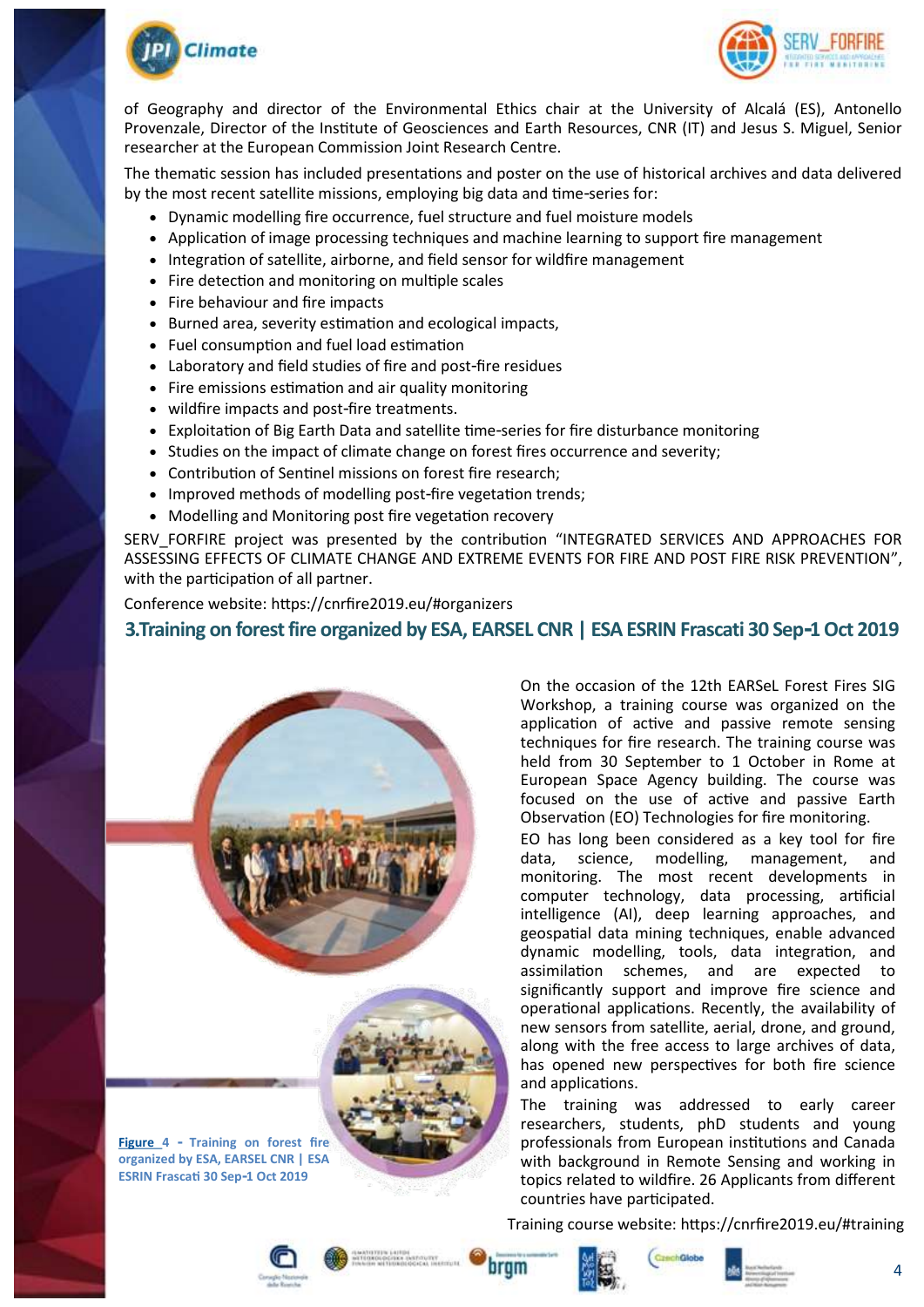



# **4. Presentation of SERV\_FORFIRE at the European Researchers' Night** *Matera (Italy), 27 September 2019*



The official language of the training course was English.

The project SERV\_FORFIRE was shown at the European Researchers' Night, held in Matera (Italy) on 27 September 2019, within the BRAINCITIES project, which was acknowledged as Associated Event to the European Researchers' Night. The project was shown both as a video and a panel at the European Corner, set up in the square of the University of Basilicata, where the core of the activities of the project have been realized.

## **5. Participation in 4th European Climate Change Adaptation conference – ECCA 2019**

*Participation in 4th European Climate Change Adaptation conference – ECCA 2019*

SERV\_FORFIRE team will take part at 4th European Climate Change Adaptation conference (ECCA) on 29 May 2019 in Lisbon. SERV\_FORFIRE "Integrated services and approaches for Assessing effects of climate change and extreme events for fire and post fire risk prevention" project started on 15 September 2017 with the aim of creating an international collaborative community, expert in remote sensing soil and vegetation, risk management and mitigation, and the challenge of providing climate information along with decision makers and planning authorities for the fire and post fire risk prevention.

The project partnership is coordinated by the Department of Earth system science and environmental technologies of the National Research Council of Italy (DTA-CNR) and it is composed by the Finnish Meteorological Institute (Finland), Bureau de Recherches Géologiques et Minières (France), National Center for Scientific Research "Demokritos" (Greece), the Global Change Research Institute of the Czech Academy of Sciences (Czech Republic) and the Royal Netherlands Meteorological Institute (The Netherland).

Rosa Lasaponara, from CNR-IMAA, as Lead Principal Investigator of SERV\_FORFIRE will present the main activities and results achieved so far by the project Consortium from the beginning of the project on the climate booth of the Joint Programme Initiative (JPI), at the session "Climate services for the water, agriculture and energy sectors". The following highlights have been obtained within the project: the seasonal and subseasonal forecast of fire and post-fire risk (as landslides, erosion, etc.) for improving mitigation strategy, a drought-monitoring and forecasting system to provide a semi-automatic, more detailed, timely and comprehensive operational service for decision making, water authorities, researchers and general stakeholders; forecast particulate matter emissions from wildfires worldwide to be used in global-scale air quality forecasting simulations.

<https://www.ecca2019.eu/29-may/>











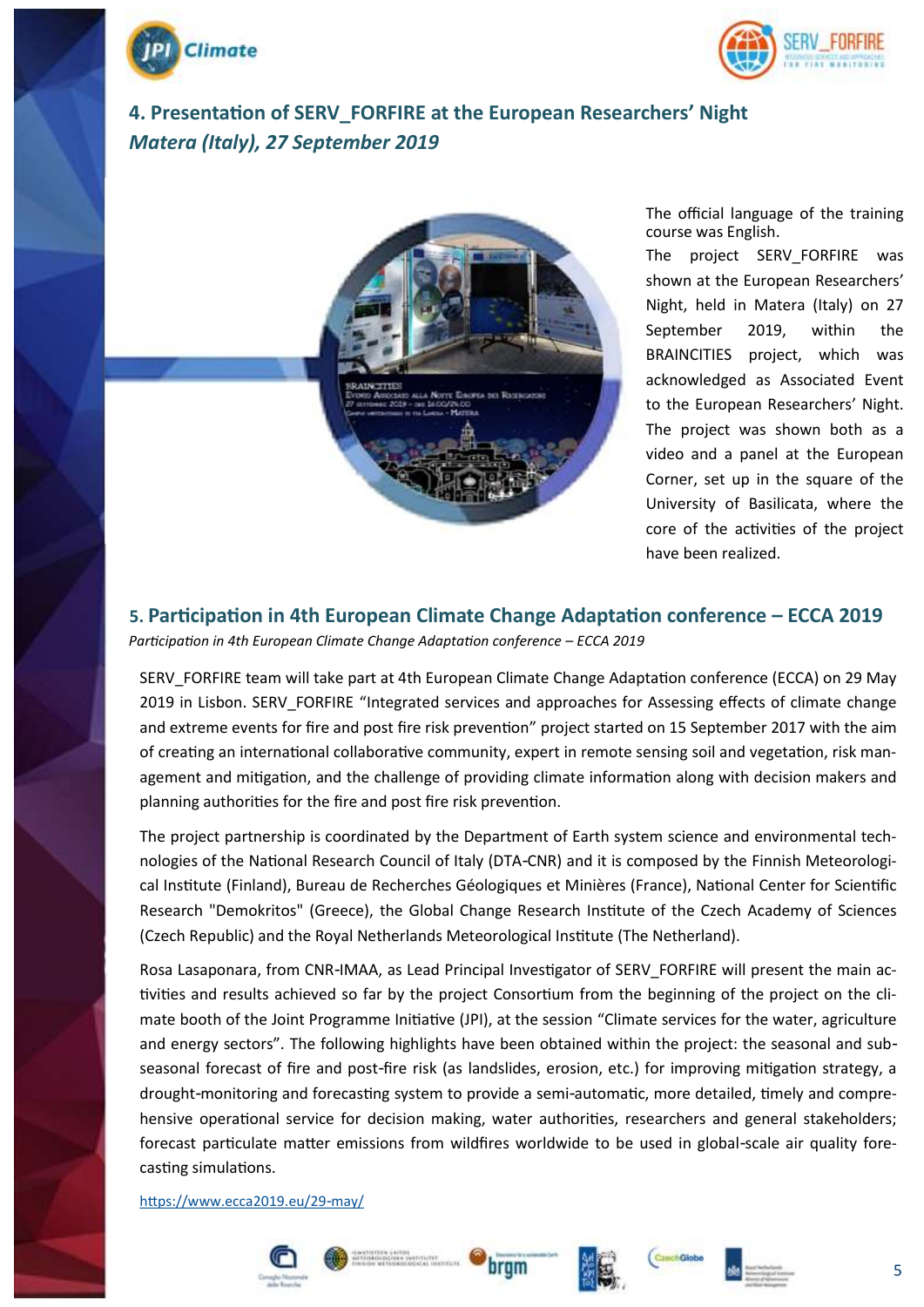



#### **6. Amazzonia fire 2019: notes based on satellite data**

The fires season of the Amazon rainforest of 2019 was characterized by a significant increase events in the first eight



**Figure 6 - Case study : Corumbà, Mato Grosso do Sul, Brazil.**

months of 2019, compared to fires in 2018 between Brazil, Bolivia, Paraguay and Peru during the dry tropical season. The increasing rates were first reported by the National Space Research Institute of Brazil (Instituto Nacional de Pesquisas Espaciais , INPE) in June and July 2019 through the satellite monitoring systems, the same used by NASA.

As of 29 August 2019 , INPE recorded over **80,000 fires throughout Brazil**, out of which more than 40,000 have occurred in the Brazil's Legal Amazon ( Amazônia Legalo BLA), which contains 60% of the rainforest. INPE has recorded an increase of 77% over 2018, in respect with the same reference period.

In addition to the impact on the global climate, with the increase in temperatures, it is necessary to consider the different biodiversity affected by the excess of carbon dioxide and carbon monoxide emitted. In the same way, from a social, anthropological and human point of view, the situation of the indigenous tribes, now devastated by the several fires that caused the loss of their homes and habitats, with almost 6,000 displaced people, risks to erase a part of history and to loss the traditions of ancient people.

**INPE has estimated that 99% of fires in the Amazon basin are the result of human actions**, intentional or accidental.



Local farmers, the major multinationals, exploit the burnt areas for the new intensive crop of maize, wheat and soya. Since the 1970s, deforestation in Brazil has been carried out in order to obtain more space for intensive livestock farming, but in recent years the phenomenon has increased.

The data are worrying: it is necessary to work as quickly as possible on the burnt areas to

ensure these do not become other land used for profit, it is essential to re-forest the deforested areas in order to reserve biodiversity.

**Figure 8 - Corumbà, Mato Grosso do Sul (Brazil). 28.08.2019. Post - fire image - atmospheric penetration visualization**



**atmospheric penetration visualization**









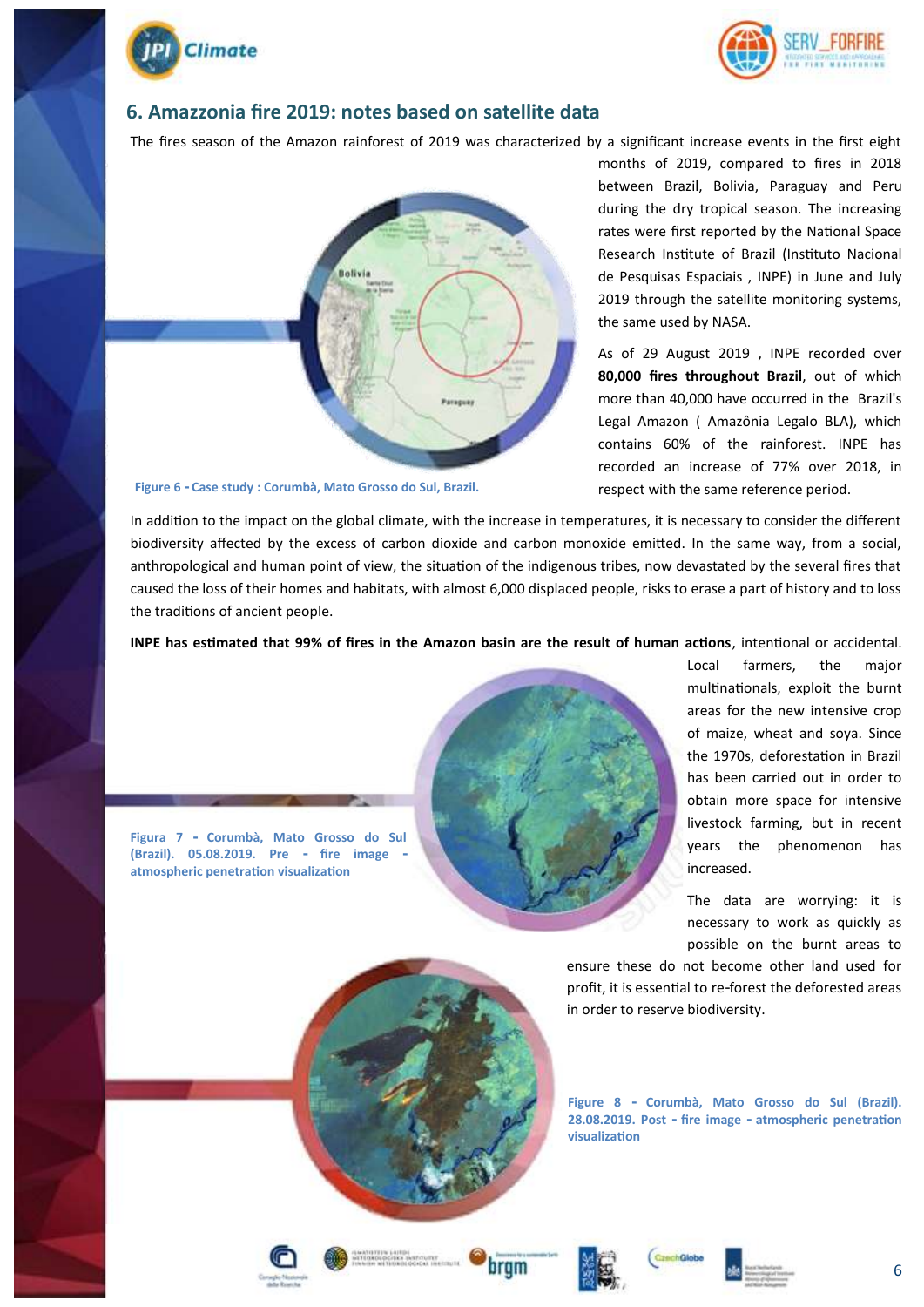



### **7. The Instituto Nacional de Pesquisas Espaciais (INPE) has expressed interest to be an Associated Partner of SERV\_FORFIRE project**

INPE (Instituto Nacional de Pesquisas Espaciais, Brazilian National Institute for Space Research) has recently expressed the interest to the SERV FORFIRE project, by joining the project as Associated Partner. In particular, the LABAC (Laboratório Associado para Computação e Matemática Aplicada, the Associated Laboratory for Applied Computing and Mathematics) will be involved.

INPE is an institution of the Brazilian federal government, which is controlled by the Ministry of Science, Technology, Innovation and Communications, created in the 1960's with the mission to produce science and technology related to space and terrestrial environments and offer products and unique services for the benefit of Brazil. As part of its mission, INPE also collaborate with several different countries, either by joint research and development programs or by sharing technologies, missions and data.

INPE is involved in research and development in several different areas: space and atmospheric sciences, weather forecast and climate studies, space engineering and technology, earth observation, earth system sciences, satellite tracking and control, etc., including also applied research in any area related to these fields, such as computer science, engineering, physics and mathematics, geotechnologies, etc.

INPE maintains several associated laboratories to support research of its centers and other departments. One of those is LABAC (Laboratório Associado para Computação e Matemática Aplicada, the Associated Laboratory for Applied Computing and Mathematics). Created in 1986, LABAC's mission is to develop basic and applied research in applied computer science and mathematics for space science, technology and applications, such as meteorology, remote sensing, space geophysics, image processing, astrophysics and aerospace engineering.

Part of the core skills of the laboratory are related to applied artificial intelligence and to several related fields: data science, data mining, time series forecasting, mathematical models' creation and evaluation, image processing, etc. Those skills are complemented by other applied computer science and mathematics fields such as software engineering, high-performance computing, simulation, etc.

LABAC collaborates with other research centers and laboratories at INPE, helping develop models and data analysis solutions for remote sensing, space and solar geophysics, meteorology, astrophysics and aerospace engineering applications. Many of those models and solutions employ one or more methods of artificial intelligence or machine learning.